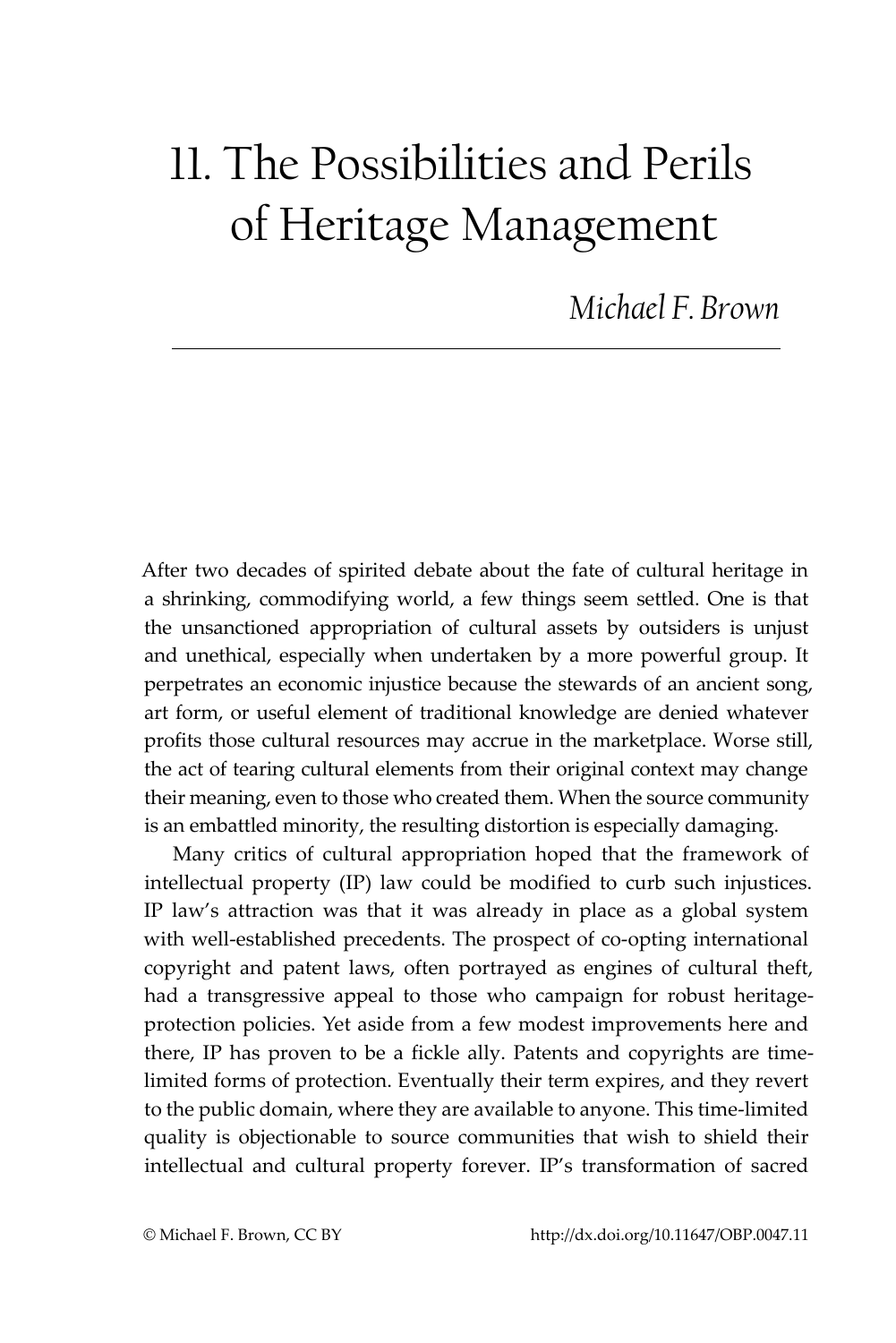forms of human expression into the language of property often offends the people it is ostensibly trying to help.

The multiple deficiencies of an IP-based model have led the heritageprotection movement to cast about for more promising frameworks. This has fuelled growing interest in so-called 'geographical indications' as a way to defend local traditions. Closely related to this is the emergence of formal certifications of virtue. These consist of administrative structures that designate something – a building, an art style, a craft, a genre of traditional music, a ritual – as meriting protected status because of its transcendent cultural importance. An obvious example of the latter is UNESCO's system for identifying and certifying World Heritage Sites.<sup>1</sup>

Legal experiments in heritage management that have been implemented to date tend to follow a similar script. They inevitably give expression to what can be called the 'administrative mind'. The greatest student of the administrative mind was Max Weber (1864-1920), the German sociologist whose analysis of bureaucratic logic remains a touchstone for subsequent work in the field. In the highly rationalised world of bureaucratic administrators, Weber observed, problems are dealt with by carefully defining their properties, establishing fixed rules for dealing with them, subdividing authority among trained experts, and doing everything possible to squeeze awkward exceptions into existing procedural categories. Systems of this sort have become nearly universal because they manage complex systems predictably and, often enough, efficiently. What works well when manufacturing widgets in a factory, however, swerves toward absurdity when applied to more subjective dimensions of human life. A familiar example is the current enthusiasm for auditing the performance of university professors. Asked to judge teaching ability or scholarly merit in a precise way, administrators resort to dubious metrics of success in the name of objectivity. Even more vexing problems arise when attempting to manage something as elusive as culture in the name of protection.

Consider the following case which, although hypothetical, closely tracks emerging strategies to protect traditional crafts in many parts of the world. Let us say that a nation such as India or Ecuador or Kenya has a distinctive, localised, artisanal textile industry of some renown. The national government wants to protect this industry from imitators,

<sup>1</sup> On certificates of virtue, see Michael F. Brown, 'A Tale of Three Buildings: Certifying Virtue in the New Moral Economy', *American Ethnologist*, 37(4), 2010, pp. 741-52.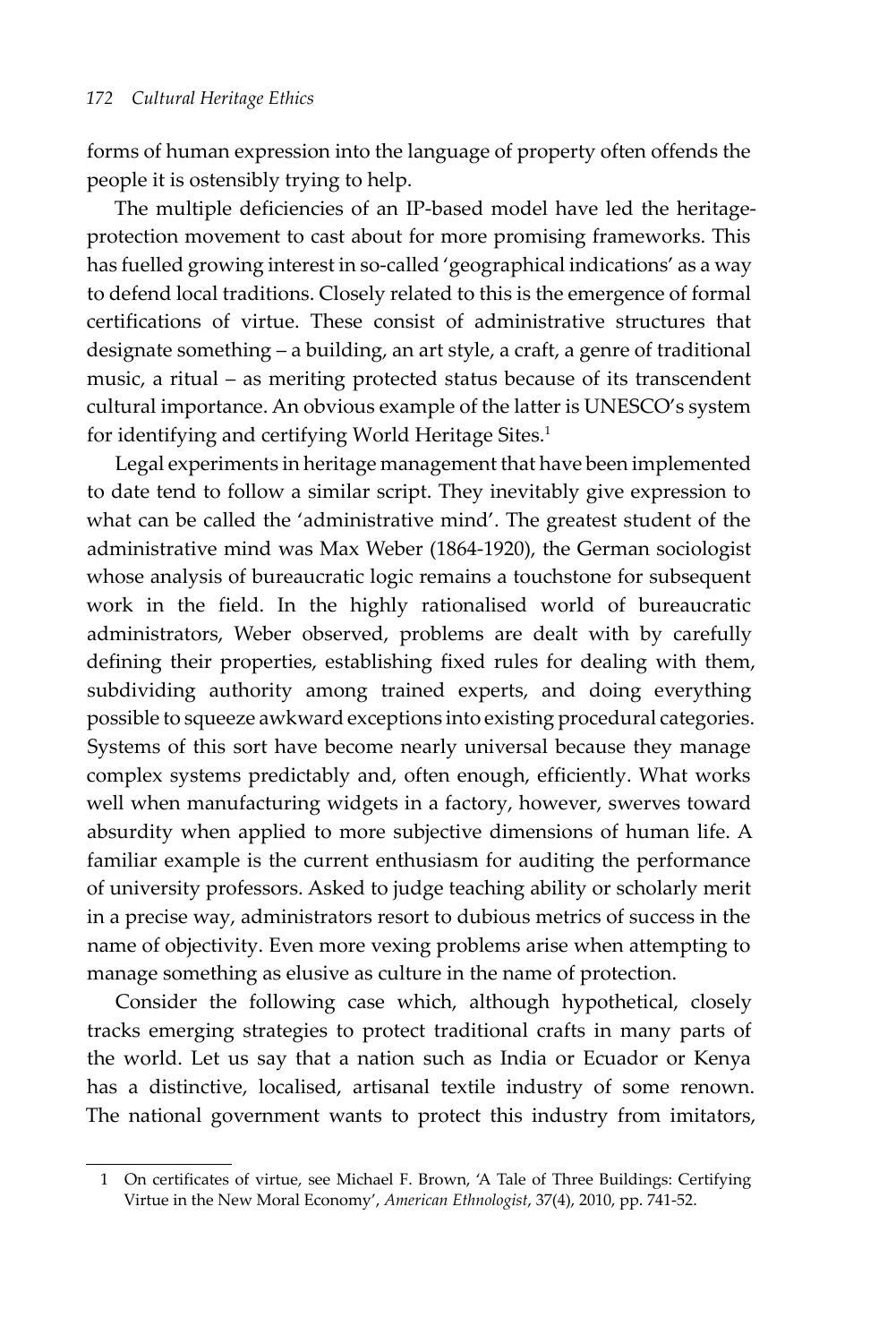especially industrial firms that can easily appropriate traditional designs. To accomplish this, the government creates a geographical indication unique to that tradition, such that no outsider can claim to make 'X fabric' or even 'X-style fabric' without violating national law. So far, so good.

For this law to have teeth, the government must define several things with great precision. First, what *is* X fabric? In other words, what are the boundaries of its design palette, raw materials, thread count, and the like? Next, what are the boundaries of the production zone protected by the new geographical indication? Within that formally defined area, who will be recognised as a certified artisan? Who will do the certifying? How much of the cost of administering the certification system will be passed along to the producers themselves?

One can readily imagine various unintended consequences of this scheme despite its apparent simplicity. The smallest producers may lack the financial resources or literacy skills to file the relevant forms and pay the inevitable fees, thus forcing them to merge with larger, better-established producers who have already achieved certification. Innovative artisans pushing the boundaries of an official style may find their legitimacy questioned by more conservative producers, risking loss of certification. Over time, such rigidity could turn a lively tradition into an inert museum-piece. As Winston Churchill once said of art, 'without innovation, it is a corpse'.

A growing roster of news stories and case studies shows that my hypothetical example only begins to inventory the unintended consequences that may arise from the application of the administrative mind to the challenge of protecting heritage. In 2009, for example, a noisy dispute broke out between Bolivia and Peru over a costume worn by Miss Peru in the Miss Universe Pageant. In the portion of the competition devoted to each nation's folklore, Miss Peru crossed the stage dressed in a costume linked to *La Diablada* ('Dance of the Devils'), which is performed in the Andean *altiplano* region shared by Peru, Bolivia, and Chile. It happens, however, that Bolivia's version of the dance – specifically, the version performed in the town of Oruro – has been certified by UNESCO as a 'Masterpiece of the Oral and Intangible Heritage of Humanity'. For reasons known only to UNESCO, the same dance as performed in Peru and Chile lacks such certification. Thus Bolivia, which sees the designation as an important draw for international tourism, protested that by wearing the costume of *La Diablada*, Miss Peru had pilfered its national patrimony. The colourful scrimmage between Andean nations echoes an earlier dispute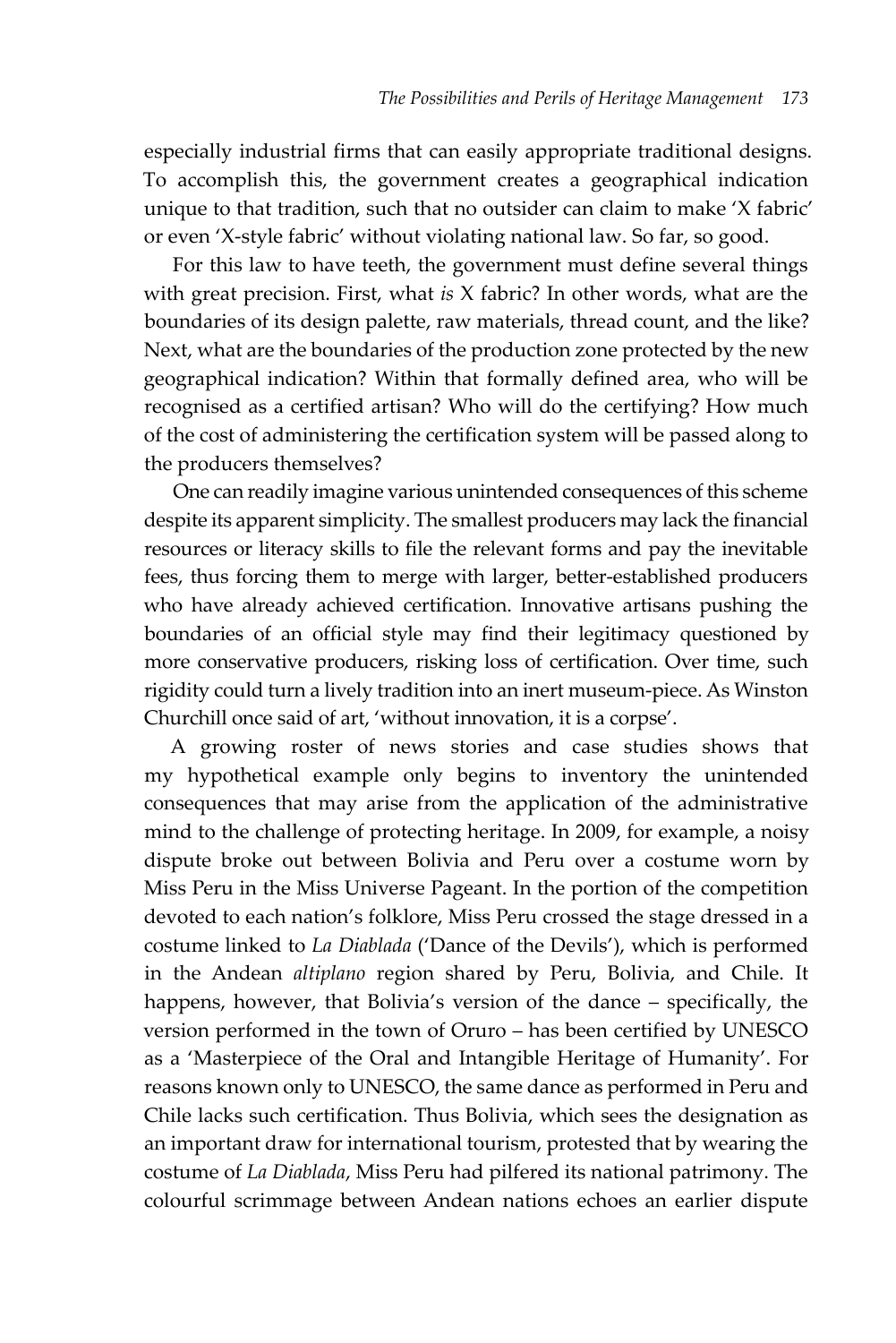between China and South Korea over stewardship of the Duanwu Festival, celebrated in the fifth lunar month in both countries.<sup>2</sup>

Another example is provided by the American Indian Arts and Crafts Act (1990), a US law with the straightforward goal of protecting consumers from false claims that a given piece of artwork has been created by a Native American. The law says that for a work to be legally portrayed as Indian-made, the artist must be an enrolled member of a federally- or state-recognised tribe or Alaska Native community. The doctrine of tribal sovereignty that applies in the United States, however, gives tribes great latitude in their enrolment practices. Some are expansive in their standards, others quite restrictive. The result is that certain artists widely regarded as Native American by fellow Native Americans cannot advertise their work as Indian-made, whereas others with more tenuous links to Native American society are free to do so. Admittedly, these problems arise around the edges of an otherwise effective law, but they illustrate the difficulties that arise when cultural definitions – in this case, of tribal membership – become concretised in formal bureaucratic practice.3 More troubling still, the law is virtually powerless in the face of products that imitate Native American art but make no explicit claim of Native origin. A morally complex instance of this would be the inexpensive 'Southwestern-style' rugs made by indigenous Zapotec weavers in Mexico, which turn up with great frequency in Native American arts shops in the United States, where they compete with more expensive rugs made by Navajo weavers.

In the arena of traditional music, the ethnomusicologist Javier León has documented the effects of formal certification on Peruvian musicians of African descent. In 2001, Peru's National Institute of Culture declared an instrument called the cajón to be the 'Cultural Patrimony of the Nation'. As the name implies, the cajón is a wooden box that has long been used as a percussion instrument by Afroperuvian musicians. Whether the cajón is unique to Peru is disputed, although exposure to Peru's version of the instrument has unquestionably led to its recent adoption by performing artists in Spain, Cuba, and Mexico. Peru's claim on the instrument has various motivations: national pride, the possible benefits to cultural

<sup>2</sup> Matt Moffet and Robert Kozak, 'In this spat between Bolivia and Peru, the details are in the devils', *Wall Street Journal*, 21 August 2009, [http://online.wsj.com/article/](http://online.wsj.com/article/SB125081309502848049.html) [SB125081309502848049.html.](http://online.wsj.com/article/SB125081309502848049.html) On Duanwu, see 'Paying more attention to cultural heritage', *Financial Times*, 18 May 2004.

<sup>3</sup> William J. Hapiuk Jr., 'Of Kitsch and Kachinas: A Critical Analysis of the Indian Arts and Crafts Act of 1990', *Stanford Law Review*, 53, 2001, pp. 1009-75.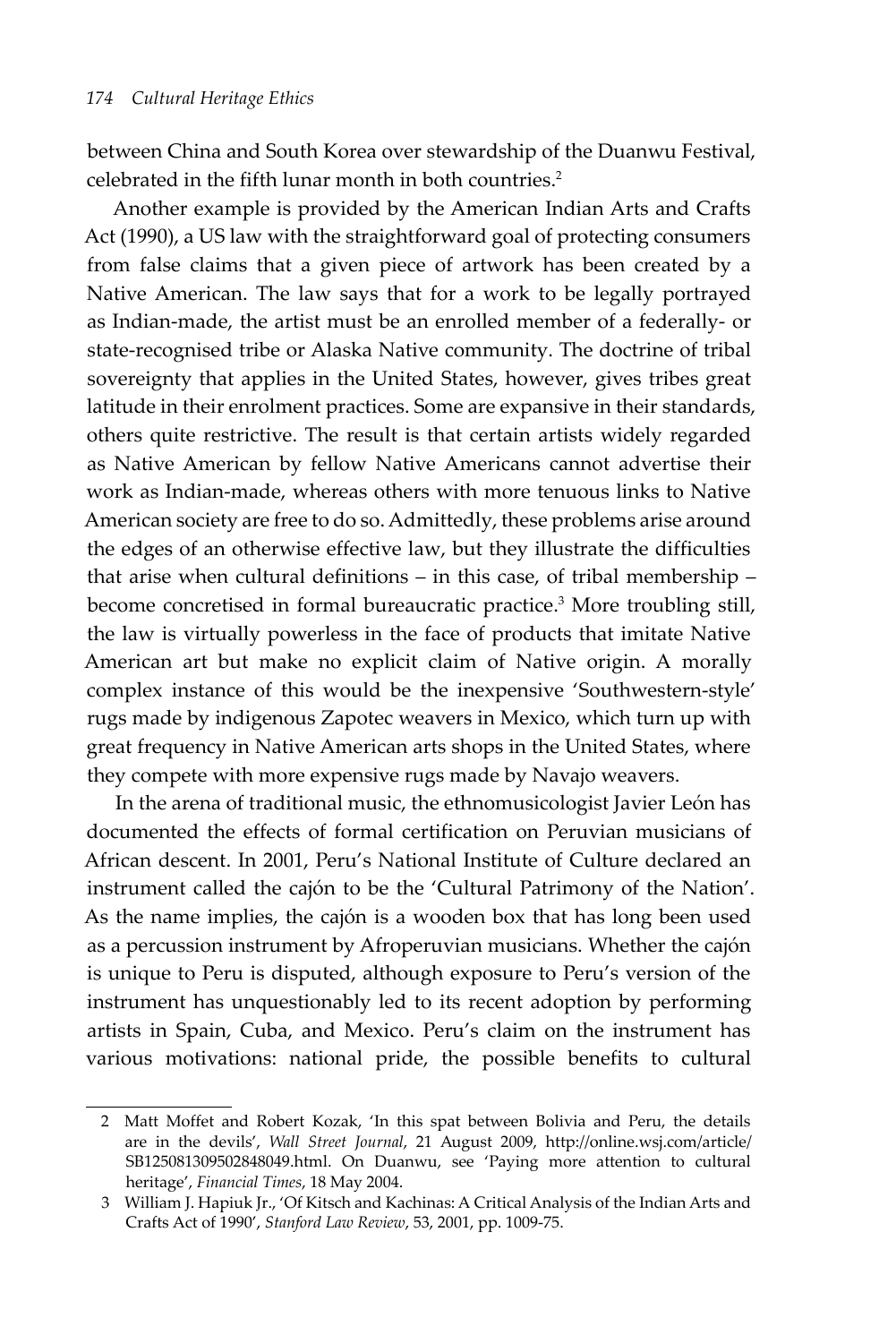tourism, and, according to León, the attraction of 'reaping any revenue that such ownership might yield'.4 One comes away from his study with the sense that declaring the instrument to be an item of national patrimony has produced as much divisiveness as pride among musicians by fostering disputes over whose use of the cajón is more authentic. In a similar analysis of policies designed to protect the musical heritage of the Seto minority group in Estonia, Kristin Kuutma concludes that the 'discursive impact of the concept and perspective of intangible heritage paves a battleground of celebration and contestation among those entangled in the process of heritage production'.<sup>5</sup>

The administrative mind is not the only source of trouble when heritage is redefined as a resource amenable to bureaucratic supervision. Equally vexing is the role of the state. With few exceptions, nation states consider themselves the proper stewards of heritage resources found within their borders, a premise that the charters of organisations such as UNESCO are obliged to honour. Yet the state's interests and those of internal cultural communities often diverge. In the interest of national unity, the state may choose to emphasise some aspects of heritage and suppress others. States may wish to promote certain traditions and heritage sites because they attract tourists, whereas local communities may value a way of life that residents see as irreconcilable with an ever-increasing number of visitors. More often than not, state institutions such as national museums and archives exercise control over heritage resources in ways that are deeply resented by source communities – in recent years prompting calls for the 'liberation' of culture from the iron grip of distant bureaucrats.

More subtle but no less profound implications of state insertion into local heritage practices have been documented by Lorraine Aragon and James Leach in their research on Indonesia's efforts to implement laws that shield traditional arts from exploitation by outsiders. Among their findings is that 'bureaucrats' best-intentioned legal plans do not easily encompass artists' complex aims for art production processes and transgenerational reciprocity'.<sup>6</sup> In other words by reframing local heritage in international

<sup>4</sup> Javier F. León, 'National Patrimony and Cultural Policy: The Case of the Afroperuvian *Cajón*', in A.N. Weintraub and B. Yung (eds.), *Music and Cultural Rights* (Chicago, IL: University of Illinois Press, 2009), p. 129.

<sup>5</sup> Kristin Kuutma, 'Who Owns Our Songs? Authority of Heritage and Resources for Restitution', *Ethnologia Europaea*, 39(2), 2009, p. 36.

<sup>6</sup> Lorraine V. Aragon and James Leach, 'Arts and Owners: Intellectual Property Law and the Politics of Scale in Indonesian Arts', *American Ethnologist*, 35(4), 2008, p. 608.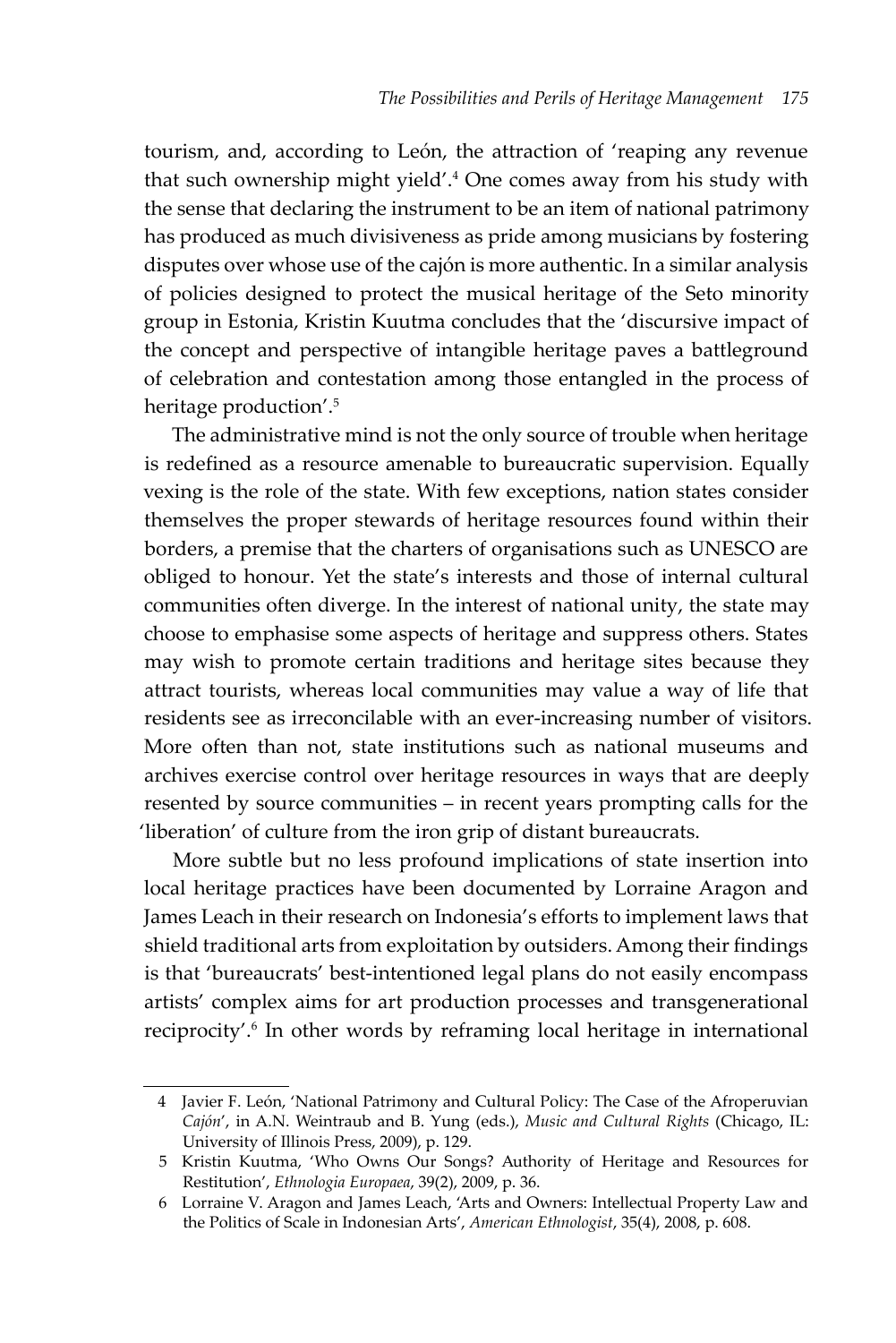legal terms, the state is changing local cultures in ways that the alleged beneficiaries find unsettling and even destructive.

Ethnographic fieldwork in certified heritage sites likewise offers a picture of local dissatisfaction simmering under the surface of an upbeat, culture-affirming label. Consider, for instance, the Pelourinho neighbourhood of Salvador de Bahia, Brazil, which was declared a World Heritage Site by UNESCO in 1985. The anthropologist John Collins has assessed the process by which this former red-light district and its primarily Afrobrazilian residents were converted into national patrimony. In order to conform to the state's idea of acceptable heritage, those inhabitants have been subjected to coercive government reform efforts. Collins finds that 'the Bahian state arbitrates "correct" markers of ethnic identity and national history that qualify bearers for political rights while residents who exhibit incorrect behaviours face exile on Salvador's periphery'.7

Different concerns are voiced by residents of another World Heritage Site, the mud-brick city of Djenné in Mali. The rigorous preservation protocol developed by UNESCO prevents the people of Djenné from altering the structure or appearance of their houses in any way. Those who wish to increase the size of rooms or renovate them to accommodate plumbing and modern appliances are prohibited from doing so. The inevitable frustrations seem to be turning citizens against the tourism-promoting authenticity from which only a few derive direct benefits.<sup>8</sup>

I could continue piling up examples of what Lisa Breglia, in a study of local attitudes toward Mayan archaeological sites in Mexico, memorably calls 'monumental ambivalence', but the contours of the problem should now be readily apparent.9 Even thoughtfully designed heritage-protection laws and policies tend to be flawed affairs. Their imperfections arise from two sources. First, most are creations of the nation state, whose interests are likely to diverge from those of subcultural communities struggling to maintain a degree of distinctiveness. Even when the state is not aggressively trying to redefine local cultures and heritage sites to suit a nationalist narrative, a predilection for centralised control is likely to put too much

<sup>7</sup> John Collins, '"But What if I Should Need to Defecate in Your Neighborhood, Madame?": Empire, Redemption, and the "Tradition of the Oppressed" in a Brazilian World Heritage Site', *Cultural Anthropology,* 23(2), 2008, p. 312.

<sup>8</sup> Neil MacFarquhar, 'Mali City rankled by rules for life in spotlight', *New York Times*, 9 January 2011, A4, <http://www.nytimes.com/2011/01/09/world/africa/09mali.html>

<sup>9</sup> Lisa Breglia, *Monumental Ambivalence: The Politics of Heritage* (Austin, TX: University of Texas Press, 2006).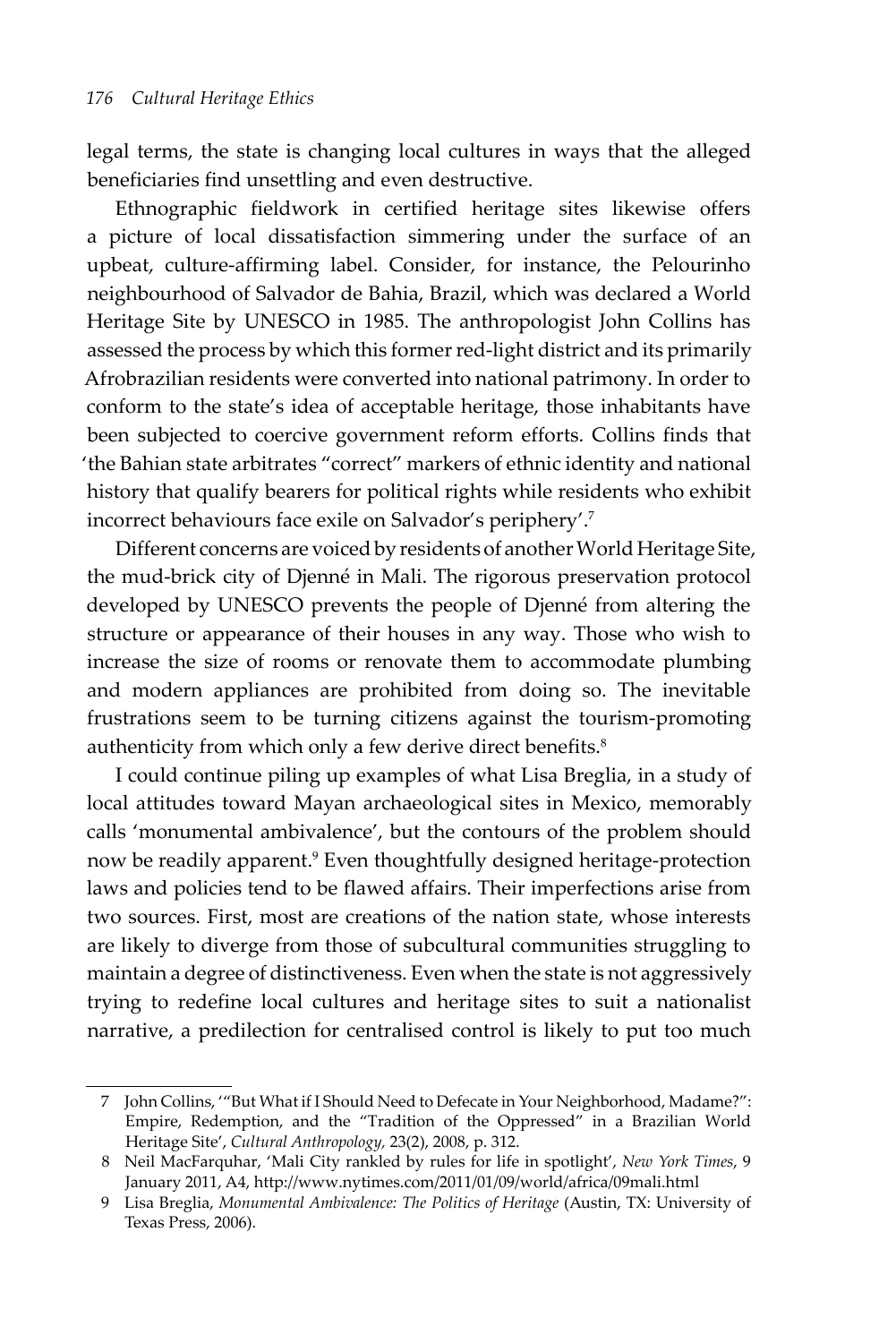power in the hands of credentialed experts far removed from the everyday interactions that keep heritage alive.

Equally problematic is the transformative power of law itself. As various legal scholars have noted, by its nature law imposes uniformity. In contrast, cultural heritage embodies flexibility and highly contingent ways of doing things, both of which are anathema to law's search for procedural regularity. Indeed, a great irony of the heritage-protection movement is that it advances globally uniform approaches to the defence of heritage said to be threatened by globalisation. Law not only encodes meanings, it retools them in ways that change social practice.

An example that comes readily to mind is the impact of the concept of 'repatriation' encoded in a celebrated US law called the Native American Graves Protection and Repatriation Act of 1990, better known by the acronym NAGPRA. NAGPRA provides for the return of human remains and objects of religious patrimony to Native American communities from which they were taken, subject to specific conditions. Ethnographic studies of the repatriation process have shown that the law has in some cases transformed Native American notions of cultural ownership: tribes now regard themselves as the proper owners of objects that once belonged to individuals, families, or sub-tribal units. This is not necessarily a bad thing – surely it is preferable to having sacred objects of doubtful provenance remain in the hands of museums – but it should not be mistaken for the preservation of tradition. It has changed that tradition in innumerable ways. Moreover, NAGPRA's success in rectifying historic wrongs has inspired supporters of indigenous rights to demand the 'repatriation' of *intangible* heritage – recordings of songs, photographs of rituals, digital images of indigenous art – to source communities. In a digital age, however, intangible heritage does not answer to the logic of the material objects covered by the terms of NAGPRA. Digitised heritage may reside in thousands of places simultaneously. It can be diced into partial elements and distributed instantly around the world. Recovery, reassembly, and sequestration of these scattered shards is an unlikely prospect, however much we might wish it. Leakage of the legal concept of repatriation into a domain where it doesn't readily apply has sometimes made it harder to find effective solutions to the circulation of elements of cultural heritage over which source communities have long sought control.<sup>10</sup>

<sup>10</sup> On the complex interaction between law and culture, see especially Naomi Mezey, 'Law as Culture', *Yale Journal of Law and the Humanities*, 13, 2001, pp. 35-67.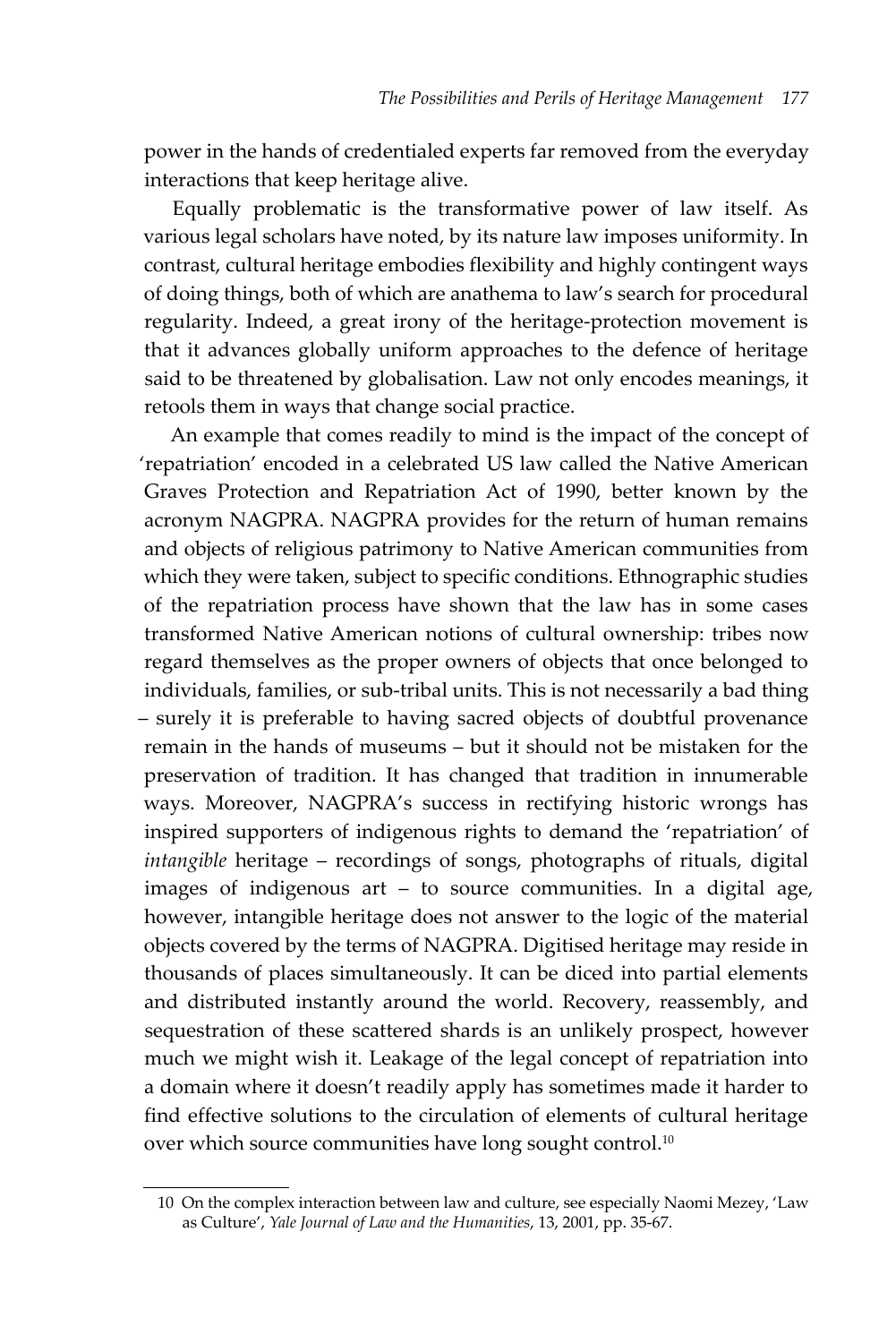#### *178 Cultural Heritage Ethics*

Twenty years of watching the world struggle with questions of heritage and its preservation have drawn me to the tragic view of human ambition embraced by the literary critic Terry Eagleton. As Eagleton puts it, 'Tragic protagonists … acknowledge that flawedness is part of the texture of things, and that roughness and imprecision are what make human life work'.<sup>11</sup> However noble our desires, however much we strive to advance the cause of justice, the outcome of this human effort will be marked by imperfection. Such a perspective need not produce ethical paralysis, but it does call for humility and a willingness to change course when evidence warrants. A willingness to laugh at human folly helps, too.

Cultural heritage, whether embodied in places or stories, is a shapeshifting, protean thing whose contours may be contested even by those who create it. For centuries the powerful have tried to define its shape and the uses to which it is put. Now that it has become a commodity, the stakes have risen further. The cultural heritage of formerly isolated communities has gained value in markets hungry for novelty. This coincides with a democratic opening that in many parts of the world has empowered minority communities to reassert their cultural distinctiveness. The resulting convergence of economic interests and identity politics – to say nothing of the spiritual idioms in which heritage-protection demands are often couched – makes for an ethical landscape of great complexity. So what is to be done?

One useful step would be to revisit the broader context that gave rise to the current passion for protecting heritage. The expansion and tightening of global IP rules that began in the 1990s sparked a moral panic about cultural theft. The response has been an effort to defend heritage with new laws that sometimes outstrip copyright and patent law in the degree to which they commodify culture and downsize the public domain. Is emulating the worst features of IP the best way to hold it at bay? Perhaps it is time to re-energise public efforts to roll back expansive IP laws. After all, if corporations find it harder to privatise public knowledge, they will focus their acquisitive attention elsewhere. A promising tactic to undermine predatory IP law has been employed in India, where the creation of a publicly accessible Traditional Knowledge Digital Library has made it more difficult for bioprospectors to secure patents on products derived from Ayurvedic medicine. IP law says that patents may only be issued for

<sup>11</sup> Terry Eagleton, *After Theory* (New York: Basic Books, 2003), p. 186.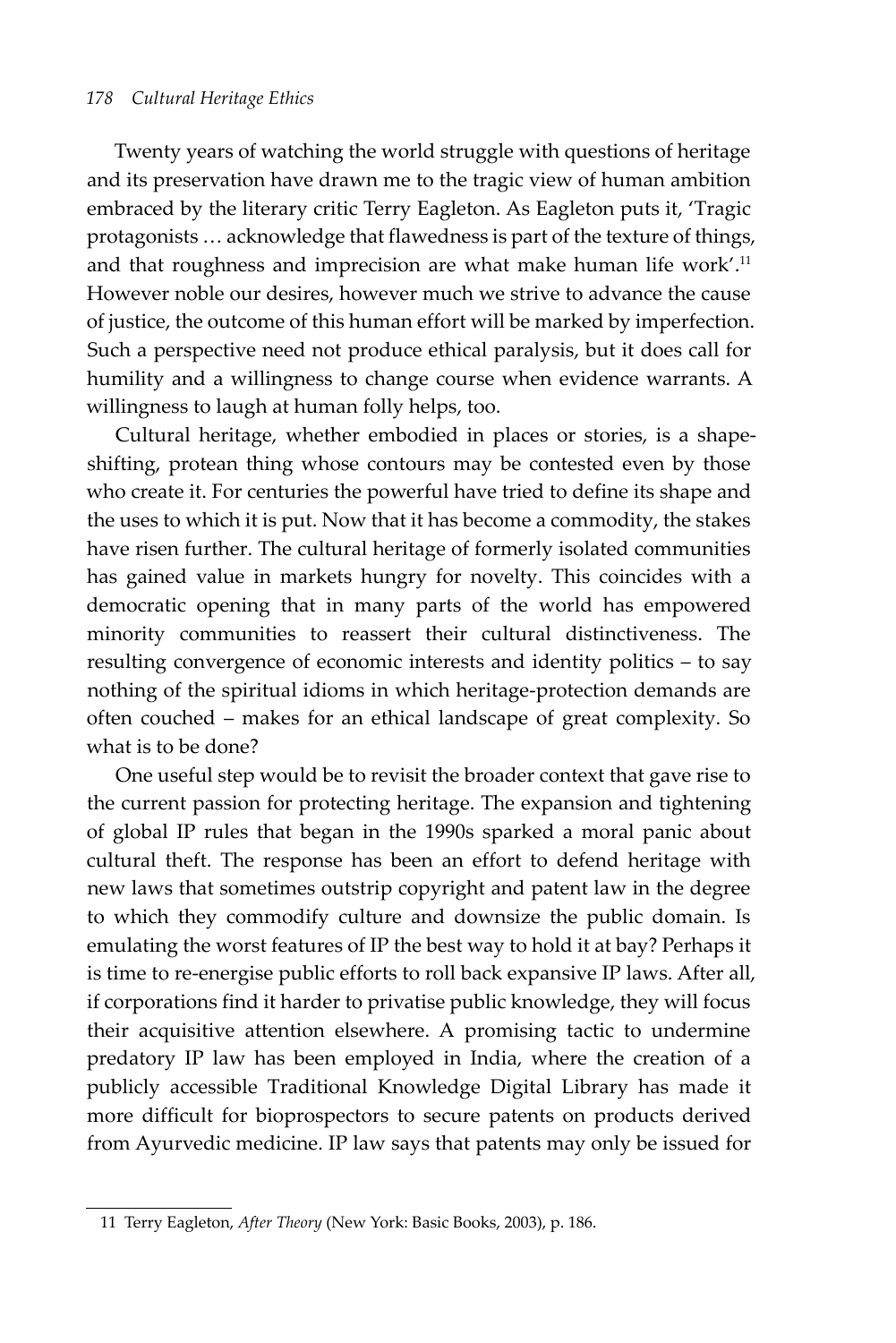products that demonstrate novelty. By putting ancient medicines in the public domain, India pre-emptively refutes claims that pharmaceutical products based on Indian tradition qualify as 'new'.

Operating on the fringe of the heritage-protection movement are scrappy outsiders whose creativity gives me hope for the future. Among the best is Mukurtu ([www.mukurtu.org](http://www.mukurtu.org)), a not-for-profit group of anthropologists, programmers, and indigenous thinkers who have created archival software that allows communities to preserve, study, and use their own digital heritage. The program's architecture can be customised to serve a community's changing needs and preferences. Mukurtu isn't a total solution, nor does it aspire to be; this is one of its strengths. Diversity sustains diversity; uniformity stifles it. The steadily growing list of independent museums and cultural centres in the United States, Canada, Australia, and elsewhere is a hopeful sign of local resistance to the imposition of a single set of global solutions. This isn't to say that international treaties such as the Convention for the Safeguarding of Intangible Cultural Heritage, approved by UNESCO in 2003, cannot serve a useful purpose.12 They focus attention on heritage and, one hopes, help to mobilise public enthusiasm for its preservation. But to the extent that international agreements provide justification for top-down policies and centralised management, they may do more harm than good.

An unavoidable lesson of recent experience is that cultural heritage is most likely to thrive when shielded from the administrative mind's managerial impulse and the suffocating embrace of formal law. When controls are warranted, they should be developed by source communities rather than state bureaucrats. The state's remit should be limited to providing advice, financial support, and appropriate enforcement mechanisms for locally created controls. Such an approach honours culture's dual identity as a verb as well as a noun. For cultural heritage to survive, it must be cultured by its proper stewards.

<sup>12</sup> For the text of the 2003 Convention see [http://portal.unesco.org/en/ev.php-URL\\_ID=17](http://portal.unesco.org/en/ev.php-URL_ID=17716&URL_DO=DO_TOPIC&URL_SECTION=201.html) [716&URL\\_DO=DO\\_TOPIC&URL\\_SECTION=201.html](http://portal.unesco.org/en/ev.php-URL_ID=17716&URL_DO=DO_TOPIC&URL_SECTION=201.html)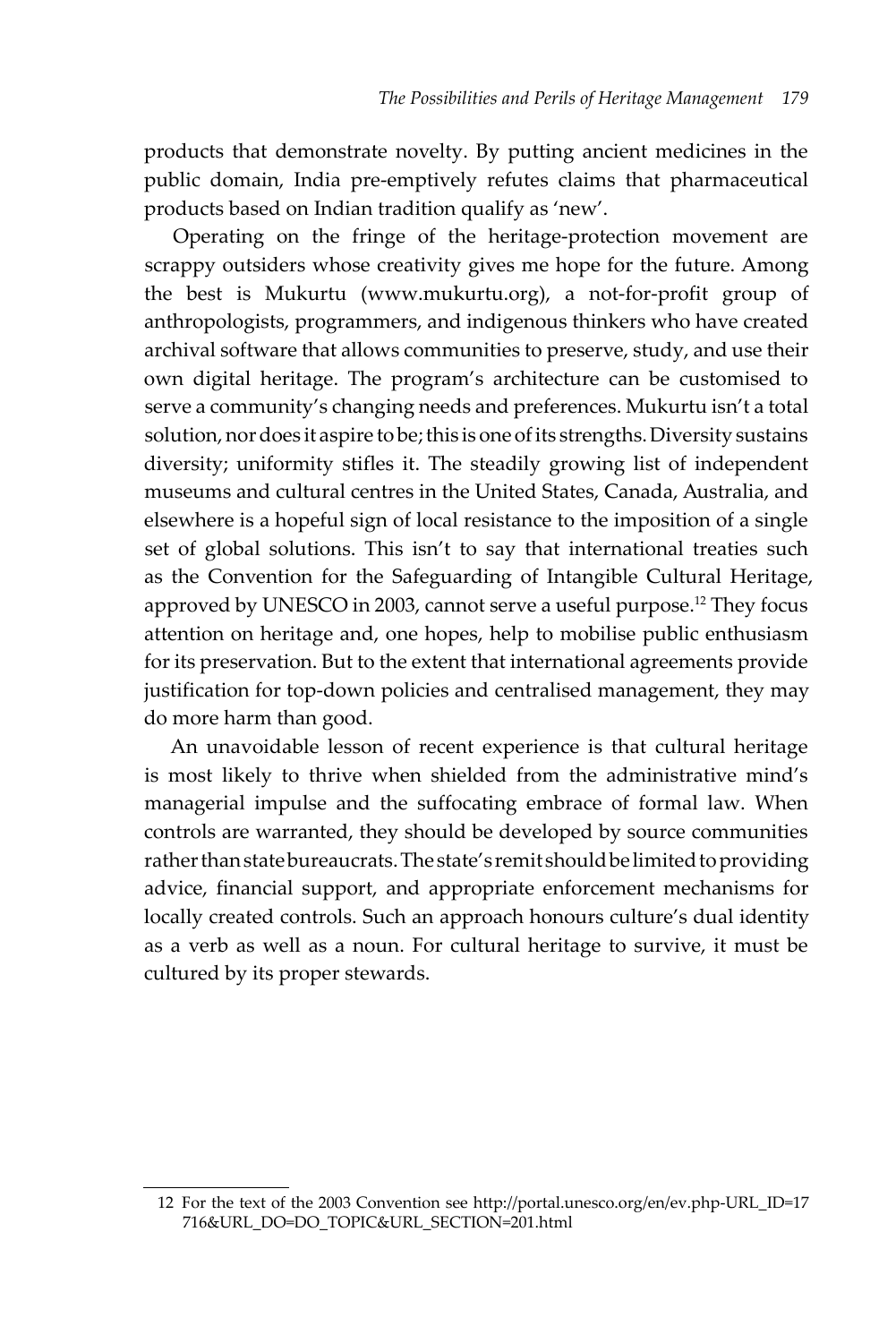## **Cultural Heritage Ethics Between Theory and Practice**

## **CONSTANTINE SANDIS (ED.)**